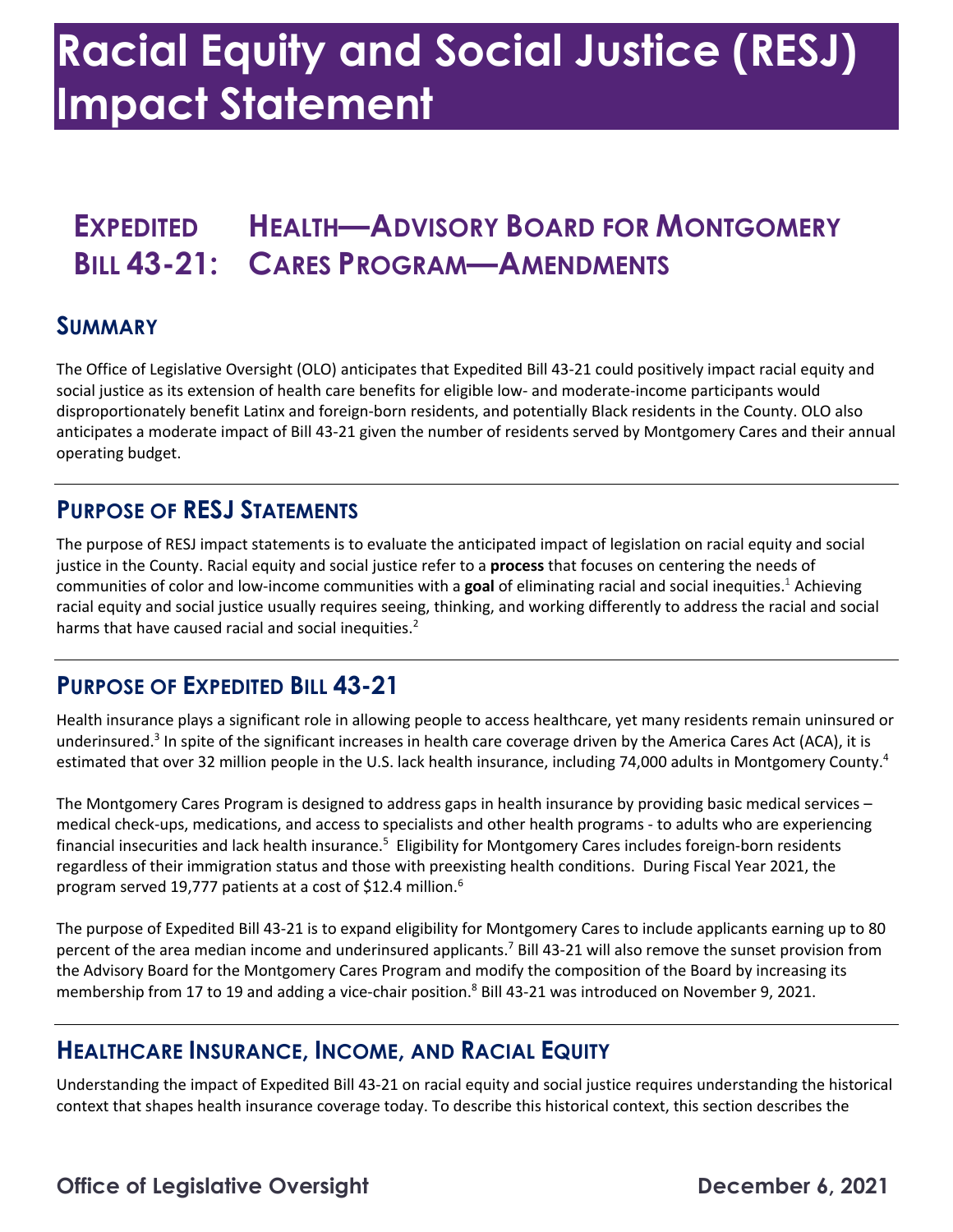## **RESJ Impact Statement**

 historical drivers of racial inequities in health insurance coverage and median incomes and available data on current disparities.

 **Inequities in Healthcare Insurance:** There is a long history of systemic racism in the U.S. that continues to permeate health disparities for BIPOC people, especially Black people.<sup>9</sup> Dating back to slavery, Black people who were enslaved experienced poor nutrition and inhumane living conditions that disproportionately exposed them to being susceptible to disease and death.<sup>10</sup> Post slavery, Blacks were only able to visit certain public hospitals for health care services; these facilities were often reserved for low-income Whites.<sup>11</sup> By the 1920s, there was a limited number of segregated clinics for Blacks that were usually operated by Black physicians for health care.<sup>12</sup> It was not until the 1964 Civil Rights Act, which forced hospital desegregation and the passage of Medicare and Medicaid, that Black and other people of color were able to receive access to a wider range of health care service [facilities.](https://facilities.13)<sup>13</sup>

 Currently, people without health insurance experience substantial barriers to receiving medical services since most healthcare providers require insurance coverage or charge high fees.<sup>14</sup> Also, intermittent or unstable health insurance coverage has negative consequences that can include limiting an individual's ability to establish a sustainable relationship with a physician.<sup>15</sup> Research has identified earning a low income and the tendency to work in professions that do not provide health benefits as the primary causes for being uninsured.<sup>16</sup> Of note, these low-income jobs often pay too much for these individuals to qualify for Medicaid but not enough to afford private insurance policies.<sup>17</sup>

 Inequities in health insurance by income have fostered inequities by race and ethnicity. Nationally, 20 percent of Latinx residents and 11 percent of Black residents lacked health insurance compared to 8 percent of White residents and 7 percent of Asian residents in 2019.<sup>18</sup> In Montgomery County, 22 percent of Latinx residents and 7 percent of Black residents lacked health insurance compared to 3 percent of White residents and 4 percent of Asian [residents.](https://residents.19)<sup>19</sup>

Foreign-born citizens are also more likely to be uninsured.<sup>20</sup> In 2019, 25 percent of legally documented immigrants and 46 percent of undocumented immigrants in the U.S. were uninsured compared to 9 percent of naturalized citizens in 2019.<sup>21</sup> Of note, foreign-born residents accounted for 14 percent of the U.S. population and 32 percent of Montgomery County's population in 2019. 22

 income residents, Latinx residents, and immigrants. In FY21, 66 percent of program participants reported income below the federal poverty line, 66 percent were also Latinx, and 79 percent spoke Spanish. Available data also shows that Montgomery Cares serves the resident groups most likely to need health insurance: low-

 **Inequities in Income:** There is also a history of systemic discrimination that manifests as disparities in income by race and ethnicity. Discriminatory practices sanctioned by government include racial segregation during and after the Jim Crow era that denied educational opportunities to Black and other people of color as well as access to high-paying jobs.<sup>23</sup> Increases in income inequality associated with changes to the global economy have also adversely impacted people of color who are over-represented among the occupations that have experienced wage [stagnation.](https://stagnation.24)<sup>24</sup>

 Persistent inequities in income and economic opportunity by race and ethnicity further manifest as disparities in median household income by race and ethnicity in the County. In 2019, the median income for White households was \$122,291 compared to \$101,830 for Asian households, \$70,100 for Latinx households, and \$69,313 for Black [households.](https://households.25)<sup>25</sup> Bill 43- 21 proposes to expand eligibility for Montgomery Cares for households earning up to 80 percent of the area median income which was \$108,820 in 2019.<sup>26</sup>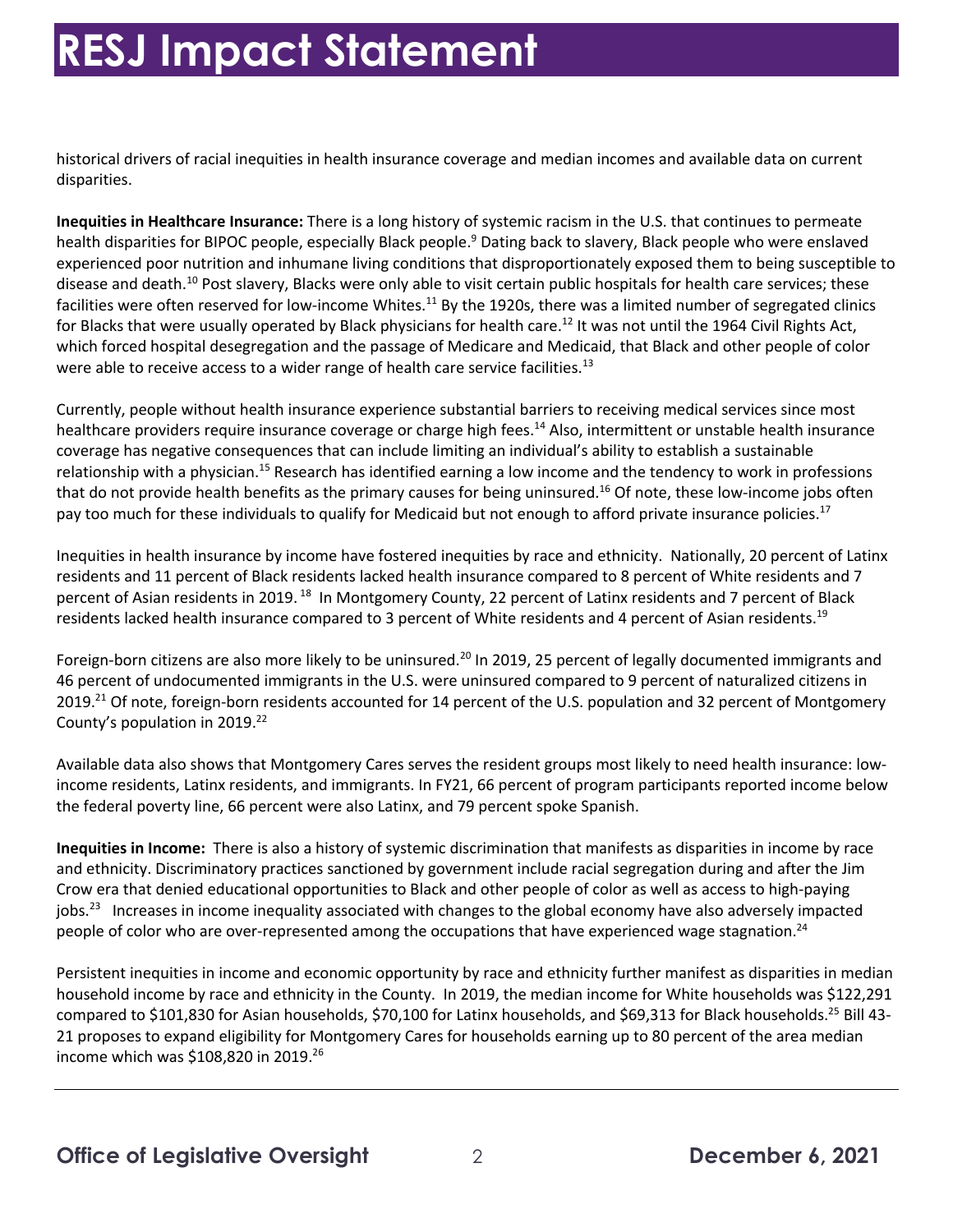# **RESJ Impact Statement**

### **ANTICIPATED RESJ IMPACTS**

 Understanding the impact of Expedited Bill 43-21 on racial equity and social justice requires understanding the stakeholders most impacted by the bill. Bill 43-21 is designed to make medical services available to uninsured and underinsured individuals with incomes up to 80 percent of the area median income who are currently ineligible for Montgomery Cares or other government-subsidized health insurance programs. Montgomery Cares Program served nearly 20,000 clients in 2019 and could potentially serve more clients with the program eligibility expansion included in Bill 43-21.

 Available data demonstrates that Latinx residents are the primary beneficiaries of Montgomery Cares. They and foreign- born residents will disproportionately benefit from Bill 43-21's enhancements to Montgomery Cares as Latinx and foreign-born residents are the least likely to possess health insurance. Black residents could also potentially benefit as they have the lowest median incomes in the County and higher rates of not having health insurance relative to White Black residents, OLO finds that Bill 43-21 could reduce racial and social inequities in health care access. Further, OLO anticipates a moderate impact of Bill 43-21 given the size and scope of the Montgomery Cares Program. and Asian residents. Since Expedited Bill 43-21 disproportionately benefits Latinx residents, and could potentially benefit

#### **RECOMMENDED AMENDMENTS**

 The Racial Equity and Social Justice Act requires OLO to consider whether recommended amendments to bills aimed at narrowing racial and social inequities are warranted in developing RESJ impact statements.<sup>27</sup> OLO finds that Expedited Bill 43-21 could potentially narrow racial and ethnic inequities in public health across the County. Consequently, this RESJ impact statement does not offer recommendations.

### **CAVEATS**

 Two caveats to this racial equity and social justice impact statement should be noted. First, predicting the impact of and other factors. Second, this RESJ impact statement is intended to inform the legislative process rather than determine whether the Council should enact legislation. Thus, any conclusion made in this statement does not represent OLO's endorsement of, or objection to, the bill under consideration. legislation on racial equity and social justice is a challenging, analytical endeavor due to data limitations, uncertainty,

#### **CONTRIBUTIONS**

 OLO staffer Dr. Theo Holt, Performance Management and Data Analyst, drafted this racial equity and social justice impact statement with assistance from Dr. Elaine Bonner-Tompkins, Senior Legislative Analyst.

#### **Office of Legislative Oversight** 3 **December 6, 2021**

 $1$  Definition of racial equity and social justice adopted from "Applying a Racial Equity Lends into Federal Nutrition Programs" by Marlysa Gamblin, et.al. Bread for the World, and from Racial Equity Tools <u>https://www.racialequitytools.org/glossary</u><br><sup>2</sup> Ibid  $2$  Ibid

<sup>&</sup>lt;sup>3</sup> Samantha Artiga, et al., Health Coverage by Race and Ethnicity, 2010-2019, Racial Equity and Health Policy, July 2021, Kaiser Family Foundation. <u>[https://www.kff.org/racial-equity-and-health-policy/issue-brief/health-coverage-by-race-and-ethnicity/](https://www.kff.org/racial-equity-and-health-policy/issue-brief/health-coverage-by-race-and-ethnicity)</u><br><sup>4</sup> Quick Facts, Persons Without Insurance, 2015-2019, Montgomery County, Maryland, United States Census

<https://www.census.gov/quickfacts/fact/table/montgomerycountymaryland/AGE135219>

<sup>&</sup>lt;sup>5</sup> Montgomery Cares<https://www.montgomerycountymd.gov/HHS-Program/Program.aspx?id=PHS/PHSAdultMedforUninsured>p1440.html